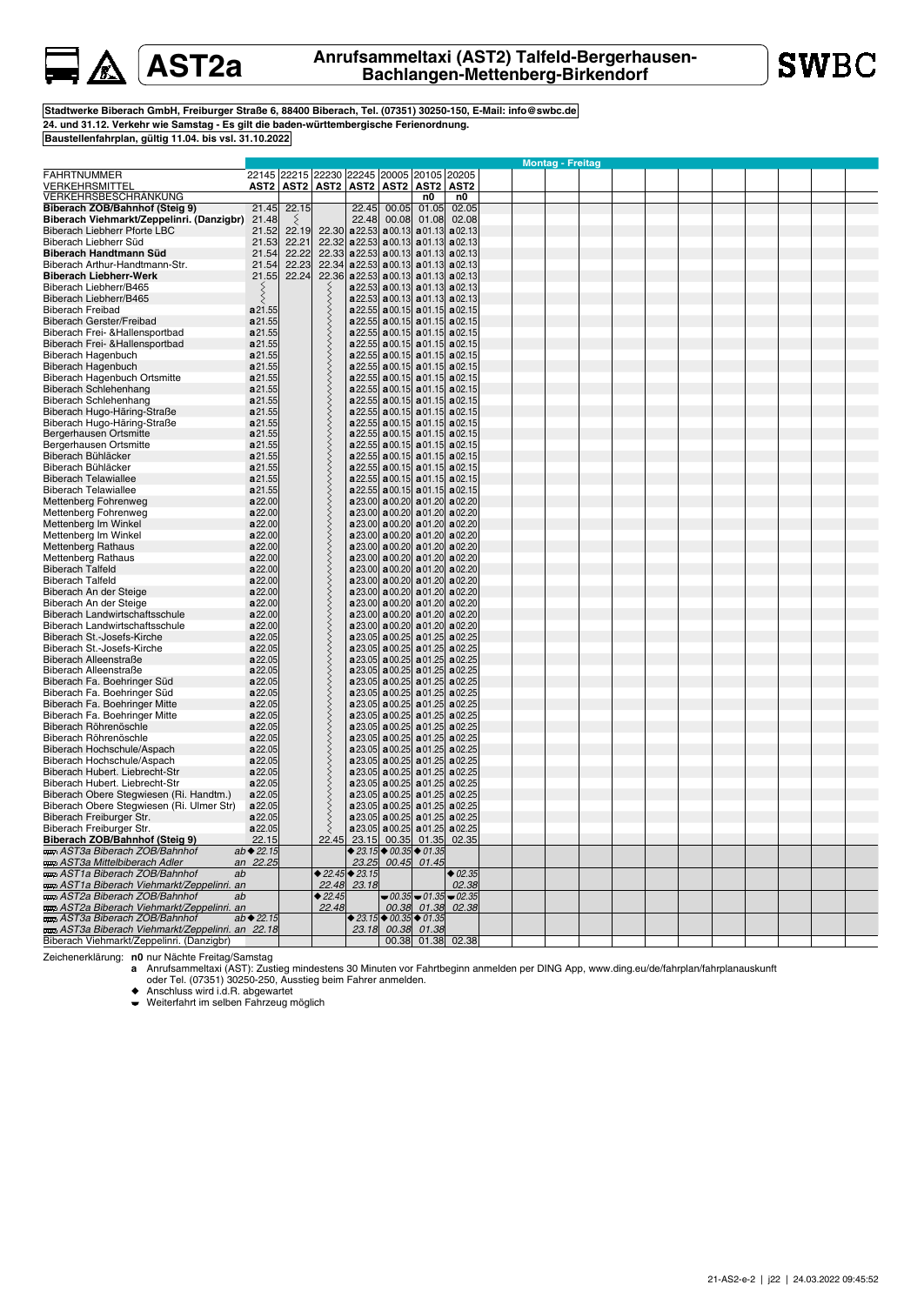## **AST2a** Anrufsammeltaxi (AST2) Talfeld-Bergerhausen-<br>Bachlangen-Mettenberg-Birkendorf **Bachlangen-Mettenberg-Birkendorf**

**SWBC** 

### **Stadtwerke Biberach GmbH, Freiburger Straße 6, 88400 Biberach, Tel. (07351) 30250-150, E-Mail: info@swbc.de 24. und 31.12. Verkehr wie Samstag - Es gilt die baden-württembergische Ferienordnung. Baustellenfahrplan, gültig 11.04. bis vsl. 31.10.2022**

|                                                                                     |         |                                     |             |                           |                       |                                                                                                                                      |       |                                                                                                                                     |                  | <b>Samstag</b>     |       |                 |  |  |  |
|-------------------------------------------------------------------------------------|---------|-------------------------------------|-------------|---------------------------|-----------------------|--------------------------------------------------------------------------------------------------------------------------------------|-------|-------------------------------------------------------------------------------------------------------------------------------------|------------------|--------------------|-------|-----------------|--|--|--|
| <b>FAHRTNUMMER</b>                                                                  |         |                                     |             |                           |                       |                                                                                                                                      |       | 21515 21615 21715 21815 21915 21945 22045 22145 22245 20005 20105 20205                                                             |                  |                    |       |                 |  |  |  |
| VERKEHRSMITTEL                                                                      |         | AST2 AST2                           |             | AST2   AST2   AST2   AST2 |                       |                                                                                                                                      |       | AST2 AST2                                                                                                                           |                  | AST2   AST2   AST2 |       | AST2            |  |  |  |
| <u>VERKEHRSBESCHRÄNKUNG</u>                                                         |         |                                     | ha          | ha                        | ha                    | <u>ha</u>                                                                                                                            | ha    | <u>ha</u>                                                                                                                           | <u>ha</u>        | <u>ha</u>          | hs    | hs              |  |  |  |
| Biberach ZOB/Bahnhof (Steig 9)                                                      | 15.15   | 16.15                               | 17.15       | 18.15                     | 19.15                 | 19.45                                                                                                                                | 20.45 | 21.45                                                                                                                               | 22.45            | 00.05              | 01.05 | 02.05           |  |  |  |
| Biberach Viehmarkt/Zeppelinri. (Danzigbr)                                           | 15.18   | 16, 18                              | 17,18       |                           | 19.18                 | 19.48                                                                                                                                | 20.48 | 21.48                                                                                                                               | 22.48            | 00.08              | 01.08 | 02.08           |  |  |  |
| Biberach Liebherr Pforte LBC                                                        |         |                                     |             | 18,18                     |                       | a 19.23 a 19.53                                                                                                                      |       | a 20.53 a 21.53 a 22.53 a 00.13 a 01.13                                                                                             |                  |                    |       |                 |  |  |  |
|                                                                                     |         |                                     |             |                           |                       |                                                                                                                                      |       |                                                                                                                                     |                  |                    |       | a02.13          |  |  |  |
| Biberach Liebherr Süd                                                               |         |                                     |             |                           |                       |                                                                                                                                      |       | a 19.23 a 19.53 a 20.53 a 21.53 a 22.53 a 00.13 a 01.13 a 02.13                                                                     |                  |                    |       |                 |  |  |  |
| Biberach Handtmann Süd                                                              |         |                                     |             |                           |                       |                                                                                                                                      |       | a 19.23 a 19.53 a 20.53 a 21.53 a 22.53 a 00.13 a 01.13 a 02.13                                                                     |                  |                    |       |                 |  |  |  |
| Biberach Arthur-Handtmann-Str.                                                      |         |                                     |             |                           |                       |                                                                                                                                      |       | <b>a</b> 19.23 <b>a</b> 19.53 <b>a</b> 20.53 <b>a</b> 21.53 <b>a</b> 22.53 <b>a</b> 00.13 <b>a</b> 01.13 <b>a</b> 02.13             |                  |                    |       |                 |  |  |  |
| <b>Biberach Liebherr-Werk</b>                                                       |         |                                     |             |                           |                       |                                                                                                                                      |       | <b>a</b> 19.23 <b>a</b> 19.53 <b>a</b> 20.53 <b>a</b> 21.53 <b>a</b> 22.53 <b>a</b> 00.13 <b>a</b> 01.13 <b>a</b> 02.13             |                  |                    |       |                 |  |  |  |
| Biberach Liebherr/B465                                                              |         |                                     |             |                           |                       |                                                                                                                                      |       | <b>a</b> 19.23 <b>a</b> 19.53 <b>a</b> 20.53 <b>a</b> 21.53 <b>a</b> 22.53 <b>a</b> 00.13 <b>a</b> 01.13 <b>a</b> 02.13             |                  |                    |       |                 |  |  |  |
| Biberach Liebherr/B465                                                              |         |                                     |             |                           |                       |                                                                                                                                      |       | a 19.23 a 19.53 a 20.53 a 21.53 a 22.53 a 00.13 a 01.13 a 02.13                                                                     |                  |                    |       |                 |  |  |  |
| <b>Biberach Freibad</b>                                                             |         |                                     |             |                           |                       |                                                                                                                                      |       | a 19.25 a 19.55 a 20.55 a 21.55 a 22.55 a 00.15 a 01.15 a 02.15                                                                     |                  |                    |       |                 |  |  |  |
| <b>Biberach Gerster/Freibad</b>                                                     |         |                                     |             |                           |                       |                                                                                                                                      |       | a 19.25 a 19.55 a 20.55 a 21.55 a 22.55 a 00.15 a 01.15 a 02.15                                                                     |                  |                    |       |                 |  |  |  |
| Biberach Frei- & Hallensportbad                                                     |         |                                     |             |                           |                       |                                                                                                                                      |       | a 19.25 a 19.55 a 20.55 a 21.55 a 22.55 a 00.15 a 01.15 a 02.15                                                                     |                  |                    |       |                 |  |  |  |
| Biberach Frei- & Hallensportbad                                                     |         |                                     |             |                           |                       |                                                                                                                                      |       | a 19.25 a 19.55 a 20.55 a 21.55 a 22.55 a 00.15 a 01.15 a 02.15                                                                     |                  |                    |       |                 |  |  |  |
| Biberach Hagenbuch                                                                  |         |                                     |             |                           |                       |                                                                                                                                      |       | a 19.25 a 19.55 a 20.55 a 21.55 a 22.55 a 00.15 a 01.15 a 02.15                                                                     |                  |                    |       |                 |  |  |  |
| Biberach Hagenbuch                                                                  |         |                                     |             |                           |                       |                                                                                                                                      |       |                                                                                                                                     |                  |                    |       |                 |  |  |  |
|                                                                                     |         |                                     |             |                           |                       |                                                                                                                                      |       | a 19.25 a 19.55 a 20.55 a 21.55 a 22.55 a 00.15 a 01.15 a 02.15                                                                     |                  |                    |       |                 |  |  |  |
| Biberach Hagenbuch Ortsmitte                                                        |         |                                     |             |                           |                       |                                                                                                                                      |       | a 19.25 a 19.55 a 20.55 a 21.55 a 22.55 a 00.15 a 01.15 a 02.15                                                                     |                  |                    |       |                 |  |  |  |
| <b>Biberach Schlehenhang</b>                                                        |         |                                     |             |                           |                       |                                                                                                                                      |       | a 19.25 a 19.55 a 20.55 a 21.55 a 22.55 a 00.15 a 01.15 a 02.15                                                                     |                  |                    |       |                 |  |  |  |
| <b>Biberach Schlehenhang</b>                                                        |         |                                     |             |                           |                       |                                                                                                                                      |       | a 19.25 a 19.55 a 20.55 a 21.55 a 22.55 a 00.15 a 01.15 a 02.15                                                                     |                  |                    |       |                 |  |  |  |
| Biberach Hugo-Häring-Straße                                                         |         |                                     |             |                           |                       |                                                                                                                                      |       | <b>a</b> 19.25 <b>a</b> 19.55 <b>a</b> 20.55 <b>a</b> 21.55 <b>a</b> 22.55 <b>a</b> 00.15 <b>a</b> 01.15 <b>a</b> 02.15             |                  |                    |       |                 |  |  |  |
| Biberach Hugo-Häring-Straße                                                         |         |                                     |             |                           |                       |                                                                                                                                      |       | a 19.25 a 19.55 a 20.55 a 21.55 a 22.55 a 00.15 a 01.15 a 02.15                                                                     |                  |                    |       |                 |  |  |  |
| Bergerhausen Ortsmitte                                                              |         |                                     |             |                           |                       |                                                                                                                                      |       | a 19.25 a 19.55 a 20.55 a 21.55 a 22.55 a 00.15 a 01.15 a 02.15                                                                     |                  |                    |       |                 |  |  |  |
| Bergerhausen Ortsmitte                                                              |         |                                     |             |                           |                       |                                                                                                                                      |       | a 19.25 a 19.55 a 20.55 a 21.55 a 22.55 a 00.15 a 01.15 a 02.15                                                                     |                  |                    |       |                 |  |  |  |
| Biberach Bühläcker                                                                  |         |                                     |             |                           |                       |                                                                                                                                      |       | a 19.25 a 19.55 a 20.55 a 21.55 a 22.55 a 00.15 a 01.15 a 02.15                                                                     |                  |                    |       |                 |  |  |  |
| Biberach Bühläcker                                                                  |         |                                     |             |                           |                       |                                                                                                                                      |       | a 19.25 a 19.55 a 20.55 a 21.55 a 22.55 a 00.15 a 01.15 a 02.15                                                                     |                  |                    |       |                 |  |  |  |
| <b>Biberach Telawiallee</b>                                                         |         |                                     |             |                           |                       |                                                                                                                                      |       | a 19.25 a 19.55 a 20.55 a 21.55 a 22.55 a 00.15 a 01.15 a 02.15                                                                     |                  |                    |       |                 |  |  |  |
| <b>Biberach Telawiallee</b>                                                         |         |                                     |             |                           |                       |                                                                                                                                      |       | a 19.25 a 19.55 a 20.55 a 21.55 a 22.55 a 00.15 a 01.15 a 02.15                                                                     |                  |                    |       |                 |  |  |  |
|                                                                                     |         |                                     |             |                           |                       |                                                                                                                                      |       |                                                                                                                                     |                  |                    |       |                 |  |  |  |
| Mettenberg Fohrenweg                                                                | a 15.30 |                                     |             |                           |                       |                                                                                                                                      |       | a 16.30 a 17.30 a 18.30 a 19.30 a 20.00 a 21.00 a 22.00 a 23.00 a 00.20 a 01.20 a 02.20                                             |                  |                    |       |                 |  |  |  |
| Mettenberg Fohrenweg                                                                |         |                                     |             |                           |                       |                                                                                                                                      |       | a 15.30 a 16.30 a 17.30 a 18.30 a 19.30 a 20.00 a 21.00 a 22.00 a 23.00 a 00.20 a 01.20 a 02.20                                     |                  |                    |       |                 |  |  |  |
| Mettenberg Im Winkel                                                                |         |                                     |             |                           |                       |                                                                                                                                      |       | a 15.30 a 16.30 a 17.30 a 18.30 a 19.30 a 20.00 a 21.00 a 22.00 a 23.00 a 00.20 a 01.20 a 02.20                                     |                  |                    |       |                 |  |  |  |
| Mettenberg Im Winkel                                                                | a 15.30 |                                     |             |                           |                       |                                                                                                                                      |       | a 16.30 a 17.30 a 18.30 a 19.30 a 20.00 a 21.00 a 22.00 a 23.00 a 00.20 a 01.20 a 02.20                                             |                  |                    |       |                 |  |  |  |
| <b>Mettenberg Rathaus</b>                                                           | a 15.30 |                                     |             |                           |                       |                                                                                                                                      |       | a 16.30 a 17.30 a 18.30 a 19.30 a 20.00 a 21.00 a 22.00 a 23.00 a 00.20 a 01.20 a 02.20                                             |                  |                    |       |                 |  |  |  |
| Mettenberg Rathaus                                                                  | a 15.30 |                                     |             |                           |                       |                                                                                                                                      |       | a 16.30 a 17.30 a 18.30 a 19.30 a 20.00 a 21.00 a 22.00 a 23.00 a 00.20 a 01.20 a 02.20                                             |                  |                    |       |                 |  |  |  |
| <b>Biberach Talfeld</b>                                                             | ξ       |                                     |             |                           |                       |                                                                                                                                      |       | a 19.30 a 20.00 a 21.00 a 22.00 a 23.00 a 00.20 a 01.20 a 02.20                                                                     |                  |                    |       |                 |  |  |  |
| <b>Biberach Talfeld</b>                                                             | €15.30  | (16.30)                             | (17.30)     |                           |                       |                                                                                                                                      |       | <b>(18.30 a 19.30 a 20.00 a 21.00 a 22.00 a 23.00 a 00.20 a 01.20 a 02.20</b>                                                       |                  |                    |       |                 |  |  |  |
| Biberach An der Steige                                                              | ξ       |                                     |             |                           |                       |                                                                                                                                      |       | a 19.30 a 20.00 a 21.00 a 22.00 a 23.00 a 00.20 a 01.20 a 02.20                                                                     |                  |                    |       |                 |  |  |  |
| Biberach An der Steige                                                              | 115.30  | (16.30)                             | 17.30       |                           |                       |                                                                                                                                      |       | $(18.30)$ a 19.30 a 20.00 a 21.00 a 22.00 a 23.00 a 00.20 a 01.20 a 02.20                                                           |                  |                    |       |                 |  |  |  |
| Biberach Landwirtschaftsschule                                                      | ξ       |                                     |             |                           |                       |                                                                                                                                      |       | a 19.30 a 20.00 a 21.00 a 22.00 a 23.00 a 00.20 a 01.20 a 02.20                                                                     |                  |                    |       |                 |  |  |  |
| Biberach Landwirtschaftsschule                                                      |         |                                     | (17.30)     |                           |                       |                                                                                                                                      |       |                                                                                                                                     |                  |                    |       |                 |  |  |  |
|                                                                                     | €15.30  | 16.30                               |             | €18.30                    |                       |                                                                                                                                      |       | a 19.30 a 20.00 a 21.00 a 22.00 a 23.00 a 00.20 a 01.20 a 02.20                                                                     |                  |                    |       |                 |  |  |  |
| Biberach St.-Josefs-Kirche                                                          |         |                                     |             |                           |                       |                                                                                                                                      |       | a 19.35 a 20.05 a 21.05 a 22.05 a 23.05 a 00.25 a 01.25 a 02.25                                                                     |                  |                    |       |                 |  |  |  |
| Biberach St.-Josefs-Kirche                                                          |         |                                     |             |                           |                       |                                                                                                                                      |       | a 19.35 a 20.05 a 21.05 a 22.05 a 23.05 a 00.25 a 01.25 a 02.25                                                                     |                  |                    |       |                 |  |  |  |
| Biberach Alleenstraße                                                               |         |                                     |             |                           |                       |                                                                                                                                      |       | a 19.35 a 20.05 a 21.05 a 22.05 a 23.05 a 00.25 a 01.25 a 02.25                                                                     |                  |                    |       |                 |  |  |  |
| <b>Biberach Alleenstraße</b>                                                        |         |                                     |             |                           |                       |                                                                                                                                      |       | <b>a</b> 19.35 <b>a</b> 20.05 <b>a</b> 21.05 <b>a</b> 22.05 <b>a</b> 23.05 <b>a</b> 00.25 <b>a</b> 01.25 <b>a</b> 02.25             |                  |                    |       |                 |  |  |  |
| Biberach Fa. Boehringer Süd                                                         |         |                                     |             |                           |                       |                                                                                                                                      |       | a 19.35 a 20.05 a 21.05 a 22.05 a 23.05 a 00.25 a 01.25 a 02.25                                                                     |                  |                    |       |                 |  |  |  |
| Biberach Fa. Boehringer Süd                                                         |         |                                     |             |                           |                       |                                                                                                                                      |       | a 19.35 a 20.05 a 21.05 a 22.05 a 23.05 a 00.25 a 01.25 a 02.25                                                                     |                  |                    |       |                 |  |  |  |
| Biberach Fa. Boehringer Mitte                                                       |         |                                     |             |                           |                       |                                                                                                                                      |       | a 19.35 a 20.05 a 21.05 a 22.05 a 23.05 a 00.25 a 01.25 a 02.25                                                                     |                  |                    |       |                 |  |  |  |
| Biberach Fa. Boehringer Mitte                                                       |         |                                     |             |                           |                       |                                                                                                                                      |       | a 19.35 a 20.05 a 21.05 a 22.05 a 23.05 a 00.25 a 01.25 a 02.25                                                                     |                  |                    |       |                 |  |  |  |
| Biberach Röhrenöschle                                                               |         | くくくくくくくくくくくくくくくくくくくくくくくくくくくくくくくくくくく |             |                           |                       |                                                                                                                                      |       | a 19.35 a 20.05 a 21.05 a 22.05 a 23.05 a 00.25 a 01.25 a 02.25                                                                     |                  |                    |       |                 |  |  |  |
| Biberach Röhrenöschle                                                               |         |                                     |             |                           |                       |                                                                                                                                      |       | a 19.35   a 20.05   a 21.05   a 22.05   a 23.05   a 00.25   a 01.25   a 02.25                                                       |                  |                    |       |                 |  |  |  |
| Biberach Hochschule/Aspach                                                          |         |                                     |             |                           |                       |                                                                                                                                      |       | a 19.35 a 20.05 a 21.05 a 22.05 a 23.05 a 00.25 a 01.25 a 02.25                                                                     |                  |                    |       |                 |  |  |  |
|                                                                                     |         |                                     |             |                           |                       |                                                                                                                                      |       |                                                                                                                                     |                  |                    |       |                 |  |  |  |
| Biberach Hochschule/Aspach                                                          |         |                                     |             |                           |                       |                                                                                                                                      |       | a 19.35   a 20.05   a 21.05   a 22.05   a 23.05   a 00.25   a 01.25   a 02.25                                                       |                  |                    |       |                 |  |  |  |
| Biberach Hubert. Liebrecht-Str                                                      |         |                                     |             |                           |                       |                                                                                                                                      |       | a 19.35 a 20.05 a 21.05 a 22.05 a 23.05 a 00.25 a 01.25 a 02.25                                                                     |                  |                    |       |                 |  |  |  |
| Biberach Hubert. Liebrecht-Str                                                      |         |                                     |             |                           |                       |                                                                                                                                      |       | a 19.35 a 20.05 a 21.05 a 22.05 a 23.05 a 00.25 a 01.25 a 02.25                                                                     |                  |                    |       |                 |  |  |  |
| Biberach Obere Stegwiesen (Ri. Handtm.)                                             |         |                                     |             |                           |                       |                                                                                                                                      |       | a 19.35 a 20.05 a 21.05 a 22.05 a 23.05 a 00.25 a 01.25 a 02.25                                                                     |                  |                    |       |                 |  |  |  |
| Biberach Obere Stegwiesen (Ri. Ulmer Str)                                           |         |                                     |             |                           |                       |                                                                                                                                      |       | a 19.35 a 20.05 a 21.05 a 22.05 a 23.05 a 00.25 a 01.25 a 02.25                                                                     |                  |                    |       |                 |  |  |  |
| Biberach Freiburger Str.                                                            |         |                                     |             |                           |                       |                                                                                                                                      |       | a 19.35 a 20.05 a 21.05 a 22.05 a 23.05 a 00.25 a 01.25 a 02.25                                                                     |                  |                    |       |                 |  |  |  |
| Biberach Freiburger Str.                                                            |         |                                     |             |                           |                       |                                                                                                                                      |       | a 19.35 a 20.05 a 21.05 a 22.05 a 23.05 a 00.25 a 01.25 a 02.25                                                                     |                  |                    |       |                 |  |  |  |
| Biberach ZOB/Bahnhof (Steig 9)                                                      | 15.45   |                                     | 16.45 17.45 | 18.45                     | 19.45                 |                                                                                                                                      |       | 20.15 21.15 22.15 23.15 00.35 01.35                                                                                                 |                  |                    |       | 02.35           |  |  |  |
| AST3a Biberach ZOB/Bahnhof<br>ab                                                    |         |                                     |             | $\blacklozenge$ 18.45     |                       |                                                                                                                                      |       | $\blacklozenge$ 20.15 $\blacklozenge$ 21.15 $\blacklozenge$ 22.15 $\blacklozenge$ 23.15 $\blacklozenge$ 00.35 $\blacklozenge$ 01.35 |                  |                    |       |                 |  |  |  |
| AST3a Mittelbiberach Adler<br>an                                                    |         |                                     |             |                           |                       |                                                                                                                                      |       | 20.25 21.25 22.25 23.25 00.45 01.45                                                                                                 |                  |                    |       |                 |  |  |  |
| AST1a Biberach ZOB/Bahnhof                                                          |         |                                     |             |                           |                       | $ab = 15.45$ $\rightarrow$ 16.45 $\rightarrow$ 17.45 $\rightarrow$ 18.45 $\rightarrow$ 19.45 $\rightarrow$ 20.15 $\rightarrow$ 21.15 |       |                                                                                                                                     | ◆ $23.15$        |                    |       | $\bullet$ 02.35 |  |  |  |
| 15.48 19.48 20.18 21.18 15.48 16.48 17.48 17.48 18.48 19.48 19.48 19.48 20.18 21.18 |         |                                     |             |                           |                       |                                                                                                                                      |       |                                                                                                                                     | 23.18            |                    |       | 02.38           |  |  |  |
|                                                                                     |         |                                     |             |                           |                       |                                                                                                                                      |       |                                                                                                                                     |                  |                    |       |                 |  |  |  |
| AST2a Biberach ZOB/Bahnhof<br>ab                                                    |         |                                     |             |                           | $\blacklozenge$ 19.45 |                                                                                                                                      |       |                                                                                                                                     | $-22.15 - 23.15$ |                    |       | $\bullet$ 02.35 |  |  |  |
| AST2a Biberach Viehmarkt/Zeppelinri. an                                             |         |                                     |             |                           | 19.48                 |                                                                                                                                      |       |                                                                                                                                     | 22.18 23.18      |                    |       | 02.38           |  |  |  |
| AST3a Biberach ZOB/Bahnhof<br>ab                                                    |         |                                     |             | $* 18.45$                 |                       |                                                                                                                                      |       | $\bullet$ 20.15 $\bullet$ 21.15 $\bullet$ 22.15 $\bullet$ 23.15 $\bullet$ 00.35 $\bullet$ 01.35                                     |                  |                    |       |                 |  |  |  |
| ==== AST3a Biberach Viehmarkt/Zeppelinri. an                                        |         |                                     |             | 18.48                     |                       |                                                                                                                                      |       | 20.18 21.18 22.18 23.18 00.38 01.38                                                                                                 |                  |                    |       |                 |  |  |  |
| Biberach Viehmarkt/Zeppelinri. (Danzigbr)                                           |         |                                     |             |                           |                       |                                                                                                                                      |       |                                                                                                                                     | 22.18 23.18      |                    |       | 02.38           |  |  |  |

Zeichenerklärung: **ha** nicht 24.12.

A

**hs** nicht 24.12. und 31.12.<br>a Anrufsammeltaxi (AST): Zustieg mindestens 30 Minuten vor Fahrtbeginn anmelden per DING App, www.ding.eu/de/fahrplan/fahrplanauskunft<br>oder Tel. (07351) 30250-250, Ausstieg beim Fahrer anmelde